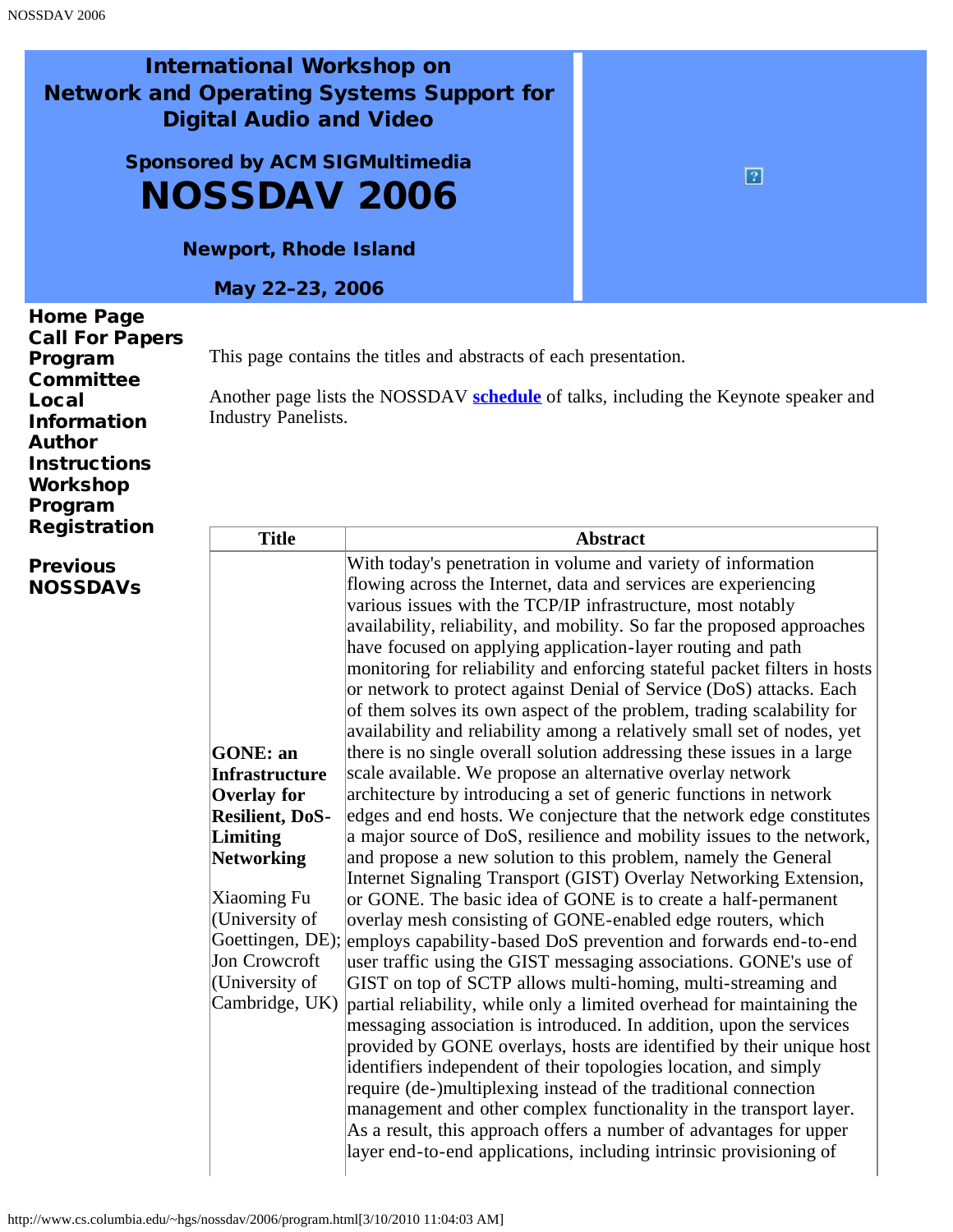|                                                                                                                                                                                                                   | resilience and DoS prevention in a dynamic and nomadic<br>environment.                                                                                                                                                                                                                                                                                                                                                                                                                                                                                                                                                                                                                                                                                                                                                                                                                                                                                                                                                                                                                                                                                                                                                                                                                                                                                                                                                                                                                                                                                                                                                                                                                              |
|-------------------------------------------------------------------------------------------------------------------------------------------------------------------------------------------------------------------|-----------------------------------------------------------------------------------------------------------------------------------------------------------------------------------------------------------------------------------------------------------------------------------------------------------------------------------------------------------------------------------------------------------------------------------------------------------------------------------------------------------------------------------------------------------------------------------------------------------------------------------------------------------------------------------------------------------------------------------------------------------------------------------------------------------------------------------------------------------------------------------------------------------------------------------------------------------------------------------------------------------------------------------------------------------------------------------------------------------------------------------------------------------------------------------------------------------------------------------------------------------------------------------------------------------------------------------------------------------------------------------------------------------------------------------------------------------------------------------------------------------------------------------------------------------------------------------------------------------------------------------------------------------------------------------------------------|
| <b>NSYNC:</b><br><b>Network</b><br>streaming<br>overlay<br>construction<br>Hongbo Jiang<br>(Case Western<br>Reserve<br>University, US);<br>Shudong Jin<br>(Case Western<br>Reserve<br>University, US)             | In peer-to-peer streaming applications such as IP television and live<br>shows, a key problem is how to construct an overlay network to<br>provide high-quality, almost real-time media relay in an efficient and<br>scalable manner. Much work has focused on the construction of tree<br>and graph network topology, often based on the inference of network<br>characteristics (such as delay and bandwidth). Less attention has been<br>Synchronization paid to improving the liveness of media delivery, and to exploiting<br>for peer-to-peer the flexibility of applications to construct better overlay networks.<br>We propose the NSYNC, an ongoing work on constructing low-<br>latency overlay networks for live streaming. It aims at solving the<br>following problems. In typical applications, peers must buffer a<br>portion of a real-time event, e.g., for at least a few seconds. Thus, it<br>introduces both (1) delay, especially long delay for peers that are<br>many hops away from the origin servers, and (2) partial ordering<br>between the peers. With NSYNC, the users (such as media players)<br>can slightly increase or decrease the speed of playing (displaying)<br>media. Thus, the peers in a network can be synchronized to achieve<br>two effects. First, late peers can catch early peers (and the origin<br>server) such that the entire peer networks improve liveness. Second,<br>the client/server roles between a pair of neighboring peers can be<br>reversed, allowing opportunities for constructing more efficient<br>overlay networks. NSYNC can be used in various peer-to-peer<br>streaming systems. Our preliminary results show NSYNC can be |
| <b>Optimistic Load</b><br><b>Balancing in a</b><br><b>Distributed</b><br><b>Virtual</b><br><b>Environment</b><br><b>Roman Chertov</b><br>(Purdue<br>University, US);<br>Sonia Fahmy<br>(Purdue<br>University, US) | effective.<br>Distributed virtual environments such as massive multi-player games<br>require support of multiple servers to balance computational load.<br>This paper investigates the architecture of a unified environment<br>where the virtual online world is not partitioned according to rigid<br>boundaries, but according to an adaptive paradigm. Since it is<br>difficult to develop an efficient load balancing algorithm for a unified<br>environment, we propose an optimistic scheme that quickly<br>converges. The cost of frequent migrations is minimized by using<br>stateless servers/connections, and following a push/push data model.<br>We analyze the computational time costs of such a system and give<br>simulation results to gauge its performance. The simulation results<br>confirm that our load balancing scheme is efficient and can support<br>large numbers of clients.                                                                                                                                                                                                                                                                                                                                                                                                                                                                                                                                                                                                                                                                                                                                                                                         |
| <b>Harmonic</b><br><b>Interleaving:</b><br><b>File System</b><br><b>Support for</b><br><b>Scalable</b><br><b>Streaming of</b><br><b>Layer Encoded</b><br>Object                                                   | We propose a novel file system technique to efficiently support<br>scalable streaming of layer encoded content. From file system's point<br>of view, scalable streaming introduces another dimension of<br>complexity in disk scheduling. This is particularly because when a<br>subset of information is retrieved, the playback does not necessarily<br>coincides with the sequential access. The current file structure and the<br>file system organization for real-time multimedia application leaves<br>much to be desired to efficiently support scalable streaming service.<br>We propose a new file organization technique called "`Harnominc<br>Interleaving" whose basic idea is to cluster the frequently accessed<br>layers together. Harmonic Interleaving scheme is conceptually very<br>simple but which layers need to be clustered together is yet to be<br>answered. Further, proving its effectiveness in practical situation<br>requires rather serious treatment. We successfully develop elaborate                                                                                                                                                                                                                                                                                                                                                                                                                                                                                                                                                                                                                                                                           |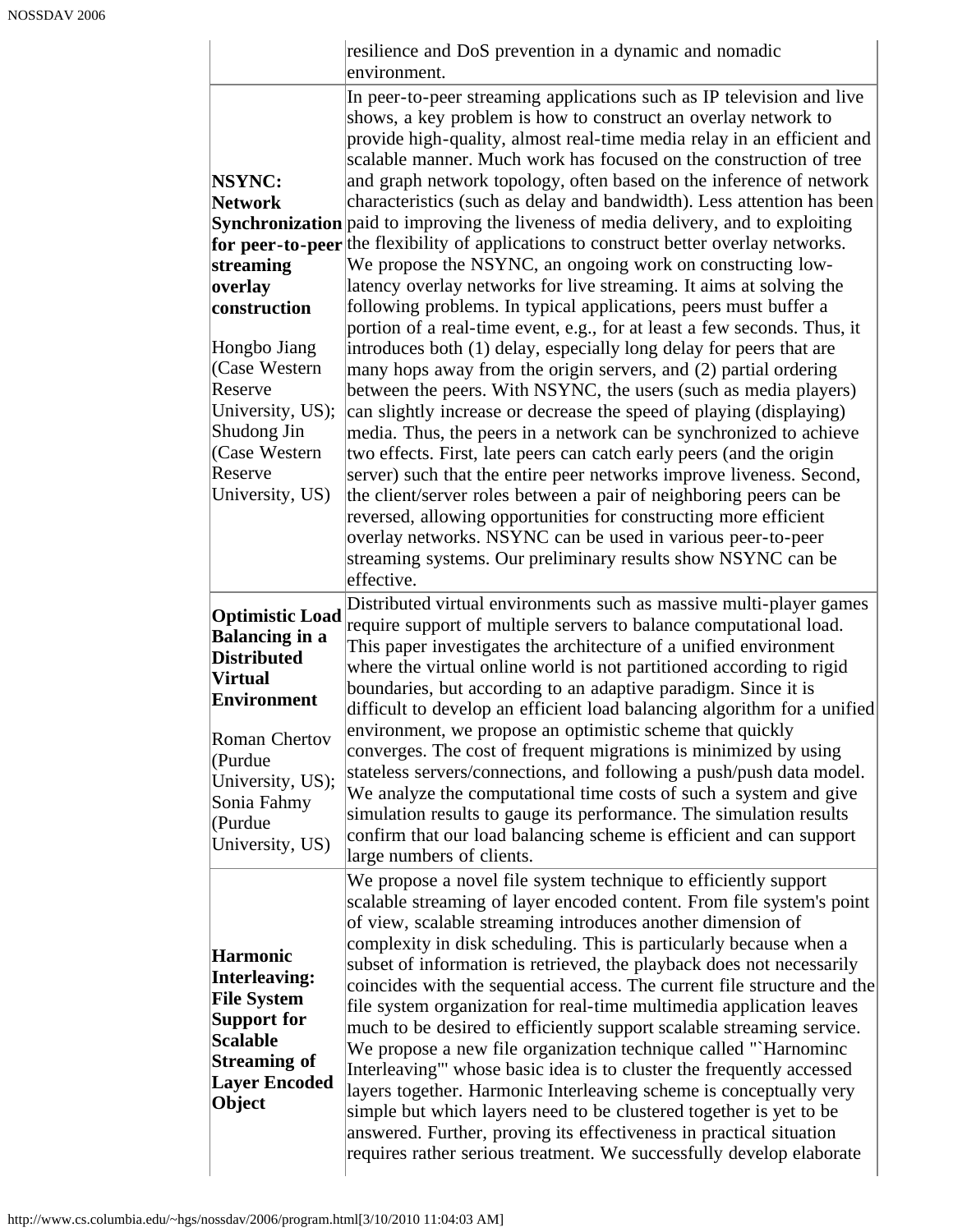| Sooyong Kang<br>(Hanyang<br>University, KR);<br>Youjip Won<br>(Hanyang<br>University, KR);<br>Seunghyun Roh<br>(Hanyang<br>University, KR)                                                                                                                                         | analytical models for a number of different file organization<br>techniques, which are Progressive Placement, Interleaving Placement<br>and Harmonic Interleaving Placement, and perform in depth<br>investigation of various file organization techniques under varying<br>workload conditions. The models developed in this work enables us<br>to predict the performance and efficiency of the storage system in<br>scalable streaming environment. We find that the Harmonic<br>Interleaving yields the most promising performance in scalable<br>streaming environment. The result of our work provides not only the<br>analytical techniques to predict the performance of a given file<br>organization technique but also the useful guidelines for ISP or real-<br>time multimedia contents providers on how to organize their contents<br>in physical system.                                                                                                                                                                                                                                                                                                                                                                                            |
|------------------------------------------------------------------------------------------------------------------------------------------------------------------------------------------------------------------------------------------------------------------------------------|-------------------------------------------------------------------------------------------------------------------------------------------------------------------------------------------------------------------------------------------------------------------------------------------------------------------------------------------------------------------------------------------------------------------------------------------------------------------------------------------------------------------------------------------------------------------------------------------------------------------------------------------------------------------------------------------------------------------------------------------------------------------------------------------------------------------------------------------------------------------------------------------------------------------------------------------------------------------------------------------------------------------------------------------------------------------------------------------------------------------------------------------------------------------------------------------------------------------------------------------------------------------|
| <b>Evaluating dead</b>                                                                                                                                                                                                                                                             |                                                                                                                                                                                                                                                                                                                                                                                                                                                                                                                                                                                                                                                                                                                                                                                                                                                                                                                                                                                                                                                                                                                                                                                                                                                                   |
| reckoning<br>variations with<br>a multi-player<br>game simulator<br>Wladimir Palant<br>(University of<br>Oslo, NO);<br>Carsten Griwodz<br>(University of<br>Oslo, NO); Pål<br>Halvorsen<br>(University of<br>Oslo, NO)                                                             | One of the most difficult tasks when creating an online multi-player<br>game is to provide the players with a consistent view of the virtual<br>world despite the network delays. Most current games use prediction<br>algorithms to achieve this, but usually it does not go beyond applying<br>the DIS dead reckoning algorithm proposed in the mid-90s. In this<br>paper we introduce a simulator called GLS that allows us to evaluate<br>different aspects of DIS and its variations. We examine the impact of<br>prediction and clock synchronization on game consistency. We also<br>evaluate the convergence algorithm we introduce here. Furthermore<br>we look into ways for compensating increasing delays to keep the<br>player's view of the game state sufficiently consistent with other<br>players.                                                                                                                                                                                                                                                                                                                                                                                                                                               |
| A hybrid thin-<br>client protocol<br>for Multimedia<br><b>Streaming and</b><br>Interactive<br>gaming<br>applications                                                                                                                                                               |                                                                                                                                                                                                                                                                                                                                                                                                                                                                                                                                                                                                                                                                                                                                                                                                                                                                                                                                                                                                                                                                                                                                                                                                                                                                   |
| Davy De Winter<br>(Hogeschool<br>Gent - Ghent<br>University, BE);<br>Pieter Simoens<br>(University of<br>Deboosere<br>$ $ (Ghent<br>University, BE);<br>Filip De Turck<br>$ $ (Ghent<br>University, BE);<br>Joris Moreau<br>(Hogeschool<br>Gent -<br>Industriële<br>wetenschappen, | Despite the growing popularity and advantages of thin-client systems,<br>they still have some important shortcomings. Current thin-client<br>systems are ideally suited to be used with classic office-applications<br>but as soon as multimedia and 3D gaming applications are used they<br>require a large amount of bandwidth and processing power.<br>Furthermore, most of multimedia and 3D applications heavily rely on<br>the Graphical Processing Unit (GPU). Due to the architectural design<br>Ghent, BE); Lien of thin-client systems, these applications cannot profit from the GPU<br>resulting in slow performance and bad image quality. In this paper,<br>we propose a thin-client system which addresses these problems: we<br>introduce a realtime desktopstreamer using a H264/AVC-based<br>videocodec to stream the graphical output of applications after GPU-<br>processing to a thin-client device, capable of decoding a videostream.<br>We compare this approach to a number of popular classic thin-client<br>systems in terms of bandwidth, delay and image-quality. The<br>outcome is an architecture for a hybrid protocol, which can<br>dynamically switch between a classic thin-client protocol and<br>realtime desktopstreaming. |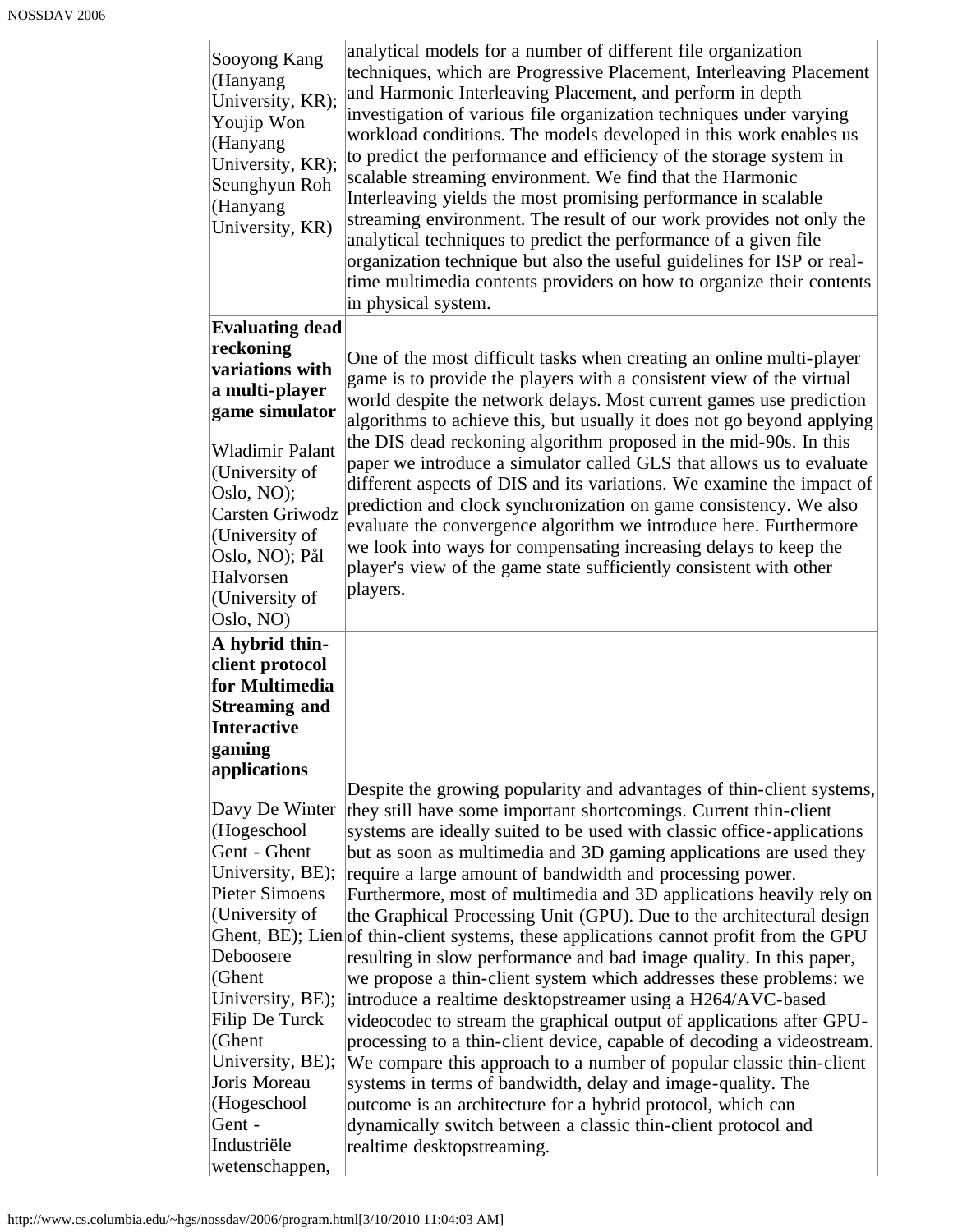| BE); Bart<br>Dhoedt (Ghent<br>University, BE);<br><b>Piet Demeester</b><br>(Ghent<br>University, BE)                                                                                                                                                                                    | The increase of aggregate Internet bandwidth and the rapid<br>development of 3G wireless networks demand efficient delivery of                                                                                                                                                                                                                                                                                                                                                                                                                                                                                                                                                                                                                                                                                                                                                                                                                                                                                                                                                                                                                                                                                                                                                                                                                                                                                                                                                                                                                                                                                                                                                                                                                                                                                                                                                                                                                                                |
|-----------------------------------------------------------------------------------------------------------------------------------------------------------------------------------------------------------------------------------------------------------------------------------------|-------------------------------------------------------------------------------------------------------------------------------------------------------------------------------------------------------------------------------------------------------------------------------------------------------------------------------------------------------------------------------------------------------------------------------------------------------------------------------------------------------------------------------------------------------------------------------------------------------------------------------------------------------------------------------------------------------------------------------------------------------------------------------------------------------------------------------------------------------------------------------------------------------------------------------------------------------------------------------------------------------------------------------------------------------------------------------------------------------------------------------------------------------------------------------------------------------------------------------------------------------------------------------------------------------------------------------------------------------------------------------------------------------------------------------------------------------------------------------------------------------------------------------------------------------------------------------------------------------------------------------------------------------------------------------------------------------------------------------------------------------------------------------------------------------------------------------------------------------------------------------------------------------------------------------------------------------------------------------|
| <b>AMTrac:</b><br><b>Adaptive Meta-</b><br>caching for<br><b>Transcoding</b><br>Dongyu Liu<br>(George Mason<br>University, US);<br>Songqing Chen<br>(George Mason<br>University, US);<br>Bo Shen (HP<br>Labs, US)                                                                       | multimedia objects to all types of wireless devices. To handle<br>requests from wireless devices at runtime, the transcode-enabled<br>caching proxy has been proposed and a lot of research has been<br>conducted to study online transcoding. Since transcoding is a CPU-<br>intensive task, the transcoded versions can be saved to reduce the<br>CPU load for future requests. However, extensively caching all<br>transcoded results can quickly exhaust cache space. Constrained by<br>available CPU and storage, existing transcode-enabled caching<br>schemes always selectively cache certain transcoded versions,<br>expecting that many future requests can be served from the cache<br>while leaving CPU cycles for online transcoding for other requests.<br>But such schemes treat the transcoder as a black box, leaving no<br>room for flexible control of joint resource management between CPU<br>and storage. In this paper, we first introduce the idea of meta-caching<br>by looking into a transcoding procedure. Instead of caching certain<br>selected transcoded versions in full, meta-caching identifies<br>intermediate transcoding steps from which certain intermediate results<br>(called metadata) can be cached so that a fully transcoded version<br>can be easily produced from the metadata with a small amount of<br>CPU cycles. Achieving big saving in caching space with possibly<br>small sacrifice on CPU load, the proposed meta-caching scheme<br>provides a unique method to balance the utilization of CPU and<br>storage resources at the proxy. We further construct a model to<br>analyze the meta-caching scheme and propose AMTrac, Adaptive<br>Meta-caching for TRAnsCoding, which adaptively applies meta-<br>caching based on the client request patterns and available resources.<br>Experimental results show that our proposed AMTrac can<br>significantly improve the system throughput over existing<br>approaches. |
| On the Effects<br>of Multi-hop<br><b>Buffering and</b><br><b>Adaptation for</b><br><b>Video-Based</b><br><b>Sensor</b><br>Networking<br><b>Applications</b><br>Jie Huang<br>(Portland State)<br>University, US);<br>Wu-chi Feng<br>(Portland State<br>University, US);<br>Wu-chang Feng | As video sensor networks become more widely deployed,<br>mechanisms for buffering and adaptively transmitting video data<br>within the network are necessary because of their generally large<br>resource requirements compared to their scalar counterparts. In video<br>sensor networks, many video sensors can inject video into the<br>network at the same time as well as store and forward data for other<br>sensor nodes. The effects of video buffering and adaptation in such<br>multi-hop networks are not that well understood. In this paper, we<br>propose a "bucket-brigade-style" multi-hop buffering and adaptation<br>framework for video-based sensor networking applications. We<br>explore several approaches in this framework and compare their<br>performance with traditional IP-based video streaming technologies.<br>Our experiments show that the proposed framework outperforms<br>traditional technologies in bandwidth efficiency, video quality,                                                                                                                                                                                                                                                                                                                                                                                                                                                                                                                                                                                                                                                                                                                                                                                                                                                                                                                                                                                              |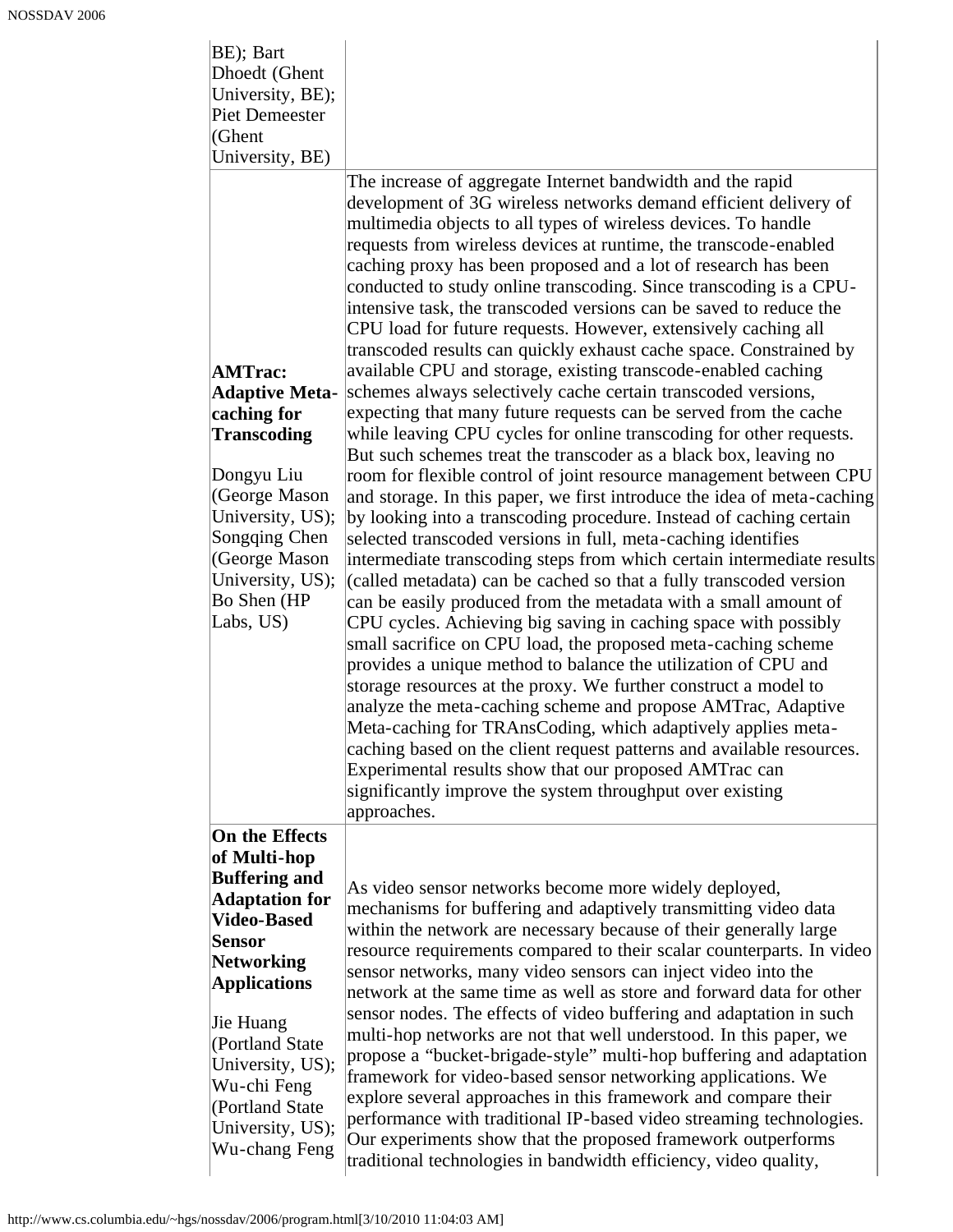| (Portland State)<br>University, US);<br>David Romano<br>(Intel, US)                                                                                                                                                 | bandwidth sharing fairness, and energy efficiency.                                                                                                                                                                                                                                                                                                                                                                                                                                                                                                                                                                                                                                                                                                                                                                                                                                                                                                                                                                                                                                                       |
|---------------------------------------------------------------------------------------------------------------------------------------------------------------------------------------------------------------------|----------------------------------------------------------------------------------------------------------------------------------------------------------------------------------------------------------------------------------------------------------------------------------------------------------------------------------------------------------------------------------------------------------------------------------------------------------------------------------------------------------------------------------------------------------------------------------------------------------------------------------------------------------------------------------------------------------------------------------------------------------------------------------------------------------------------------------------------------------------------------------------------------------------------------------------------------------------------------------------------------------------------------------------------------------------------------------------------------------|
| The Fun of<br>using TCP for<br>an MMORPG<br>Carsten Griwodz<br>(University of<br>Oslo, NO); Pål<br>Halvorsen<br>(University of<br>Oslo, NO)                                                                         | Massive multi-player online games have become a popular, fast<br>growing, multi-million industry with a very high user mass<br>supporting hundreds or thousands of concurrent players. In many<br>cases, these games are centralized and every player communicates<br>with the central server through a time-critical unicast event stream.<br>Funcom's Anarchy Online is one of these; it is based on TCP. We<br>find that its kind of traffic has some interesting properties that inspire<br>changes to protocol or architecture. In these game streams, using TCP<br>is not TCP-friendly, using TCP does not have to be slower than using<br>UDP, and only repeated timeouts ruin game experience. Improving<br>the latter in the sender implementation does not impose any<br>remarkable penalty on the network. Alternatively, a proxy<br>architecture for multiplexing could save about 40% resources at the<br>server, allow congestion control to work and also reduce the lag of<br>the game.                                                                                                  |
| <b>Assigning Game</b><br><b>Server Roles in</b><br><b>Mobile Ad-hoc</b><br><b>Networks</b><br>Oliver Wellnitz<br>(Technische<br>Universitaet<br>Braunschweig,<br>DE); Lars Wolf<br>(TU<br>Braunschweig,<br>IBR, DE) | Over the last couple of years, multi-player games have become more<br>and more popular. Additionally, new mobile devices now have<br>sufficient resources to play these multi-player games in mobile and<br>wireless networks. As the classic centralized game server design is<br>unsuited for mobile ad-hoc networks, a group of nodes can take the<br>role of a distributed game server. This group of nodes can provide<br>the necessary redundancy which is needed in the dynamic<br>environment of a mobile ad-hoc network. In this paper we present a<br>modified dominating set algorithm for server selection which uses<br>local information to determine well-suited nodes from the group of<br>players. Our algorithm uses three phases (discovery, determination<br>and marking) to calculate an initial server set and adjusts to network<br>changes during the game. We implemented our server selection<br>algorithm in NS-2 and evaluated its behaviour in two different<br>realistic scenarios for mobile games (schoolyard and train) as well as<br>in an artificial stress scenario. |
| A Platform for<br><b>Dynamic</b><br><b>Microcell</b><br>Redeployment<br>in Massively<br><b>Multiplayer</b><br><b>Online Games</b>                                                                                   |                                                                                                                                                                                                                                                                                                                                                                                                                                                                                                                                                                                                                                                                                                                                                                                                                                                                                                                                                                                                                                                                                                          |
| Bruno Van Den<br><b>Bossche</b> (Ghent<br>University, BE);<br>Tom Verdickt<br>(Ghent<br>University, BE);<br><b>Bart</b> De<br>Vleeschauwer<br>(Ghent<br>University, BE);                                            | As Massively Multiplayer Online Games enjoy a huge popularity and<br>are played by tens of thousands of players simultaneously, an<br>efficient software architecture is needed to cope with the dynamically<br>changing loads at the server side. In this paper we discuss a novel<br>way to support this kind of application by dividing the virtual world<br>into several parts, called microcells. Every server is assigned a<br>number of microcells and by dynamically redeploying these                                                                                                                                                                                                                                                                                                                                                                                                                                                                                                                                                                                                           |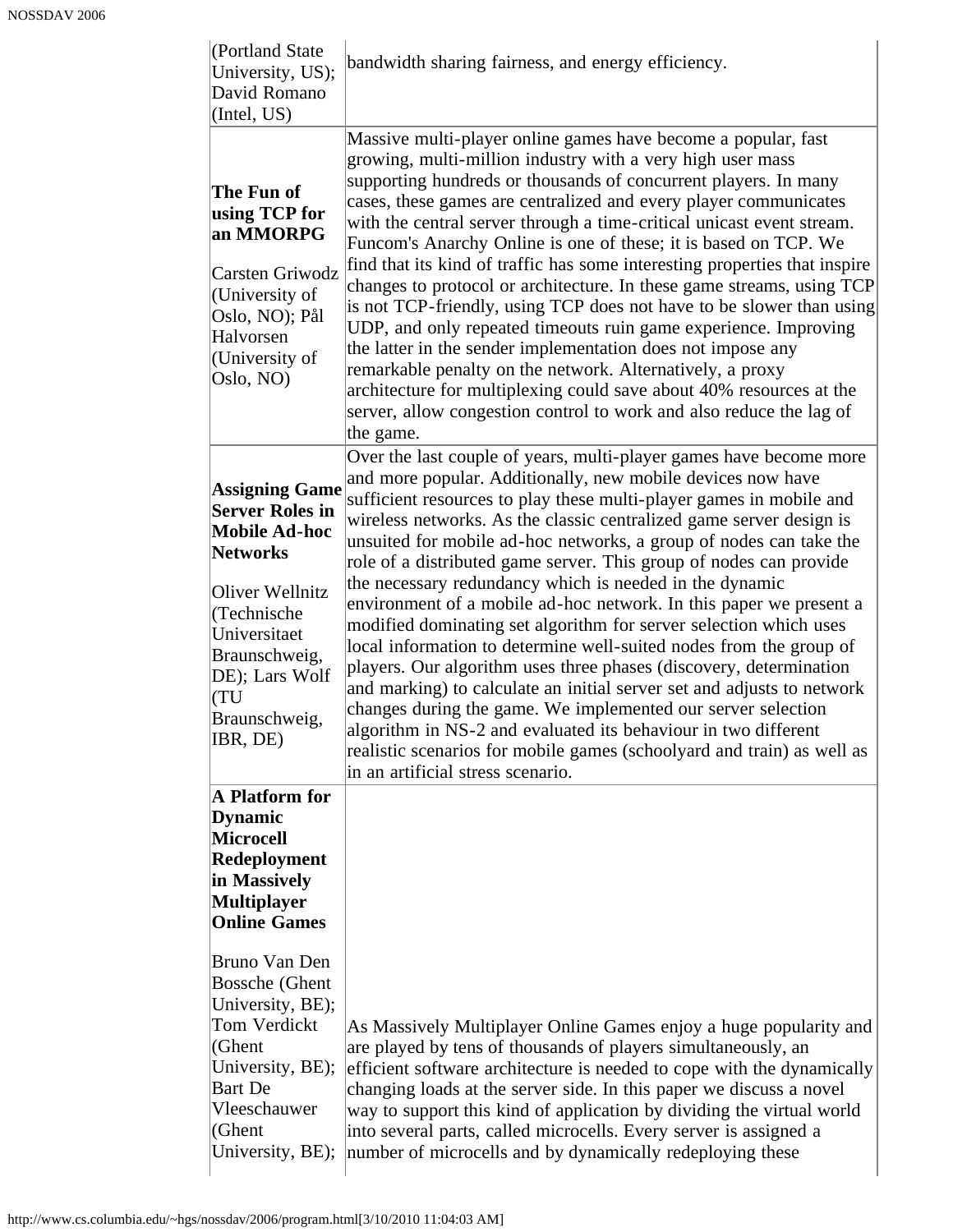| <b>Stein De Smet</b><br>(Ghent<br>University, BE);<br>Stijn De Mulder<br>(Ghent<br>University, BE);<br>Filip De Turck<br>(Ghent<br>University, BE);<br><b>Bart Dhoedt</b><br>(Ghent<br>University, BE);<br><b>Piet Demeester</b><br>(Ghent<br>University, BE)                                                                                                          | microcells when the load in a region of the world suddenly increases,<br>the platform is able to adapt to changing load distributions. The<br>software architecture for this system is described and we also provide<br>some evaluation results that indicate the performance of our platform.                                                                                                                                                                                                                                                                                                                                                                                                                                                                                                                                                                                                                                                                                                                                                                                                                                                                                                                                                                                    |
|------------------------------------------------------------------------------------------------------------------------------------------------------------------------------------------------------------------------------------------------------------------------------------------------------------------------------------------------------------------------|-----------------------------------------------------------------------------------------------------------------------------------------------------------------------------------------------------------------------------------------------------------------------------------------------------------------------------------------------------------------------------------------------------------------------------------------------------------------------------------------------------------------------------------------------------------------------------------------------------------------------------------------------------------------------------------------------------------------------------------------------------------------------------------------------------------------------------------------------------------------------------------------------------------------------------------------------------------------------------------------------------------------------------------------------------------------------------------------------------------------------------------------------------------------------------------------------------------------------------------------------------------------------------------|
| <b>Intra-Stream</b><br><b>Encoding for</b><br><b>Multiple Depth</b><br><b>Streams</b><br>Sang-Uok Kum<br>(Univ. of North<br>Carolina -<br>Chapel Hill,<br>US); Ketan<br>Mayer-Patel<br>(University of<br>North Carolina,<br>US)                                                                                                                                        | Using multiple cameras, a dynamic real world scene can be captured,<br>represented, and streamed for realistic interaction in a 3D immersive<br>system. One method to represent the dynamic environment is to use<br>multiple depth streams -- streams with color and depth information.<br>However the captured data is too large to be streamed uncompressed.<br>Fortunately, these data exhibit spatial and temporal coherence that<br>can be used for compression. In this paper, we examine the initial<br>step in compressing multiple depth streams. To use spatial coherence<br>between streams to compress multiple depth streams, base reference<br>streams -- intra-streams -- have to be encoded without the use of<br>other depth streams. We investigate encoding of this base depth<br>stream using only temporal coherence. The proposed algorithm<br>extends video stream encoding techniques to encode color and depth.<br>We show that for encoding a depth stream which require high<br>quality, such as base reference streams, using separate motion vectors<br>to encode color and depth performs better than using a single motion<br>vector.                                                                                                             |
| Design and<br><b>Evaluation of</b><br><b>3D Video</b><br><b>System Based</b><br>on H.264 View<br>Coding<br>Kalva Hari<br>(Florida Atlantic<br>University, US);<br>Liam Mayron<br>(Florida Atlantic<br>University, US);<br>Lakis<br>Cristodoulou<br>(Florida Atlantic<br>University, US);<br>Oge Marques<br>(Florida Atlantic<br>University, US);<br><b>Borko Furht</b> | Recent advances in video compression and 3D displays have<br>necessitated a further understanding and development of 3D video<br>coding algorithms. The emergence of low cost autostereoscopic<br>displays is expected to drive the growth of 3DTV services. This paper<br>discusses key issues that affect the quality of 3D video experience on<br>autostereoscopic displays. The stereo views can be encoded at<br>different quality without affecting the perceptual quality of the 3D<br>video. We examine the bounds of this asymmetric stereo view<br>compression with a user study. The H.264/AVC video coding<br>algorithm was used to compress each view. This paper also presents<br>the design and development of a modular video player with<br>stereoscopic and multi-view capabilities including a discussion of<br>useful tools for accelerating development and enhancing flexibility.<br>The player implements the 3D image reconstruction caused by<br>binocular fusion. A discussion of experimental results and<br>recommendations for improvements of stereoscopic image quality in<br>terms of 3D video enhancement, processing and acquisition,<br>deployed video algorithms, as well as smart encoders and decoders<br>are also presented in this paper. |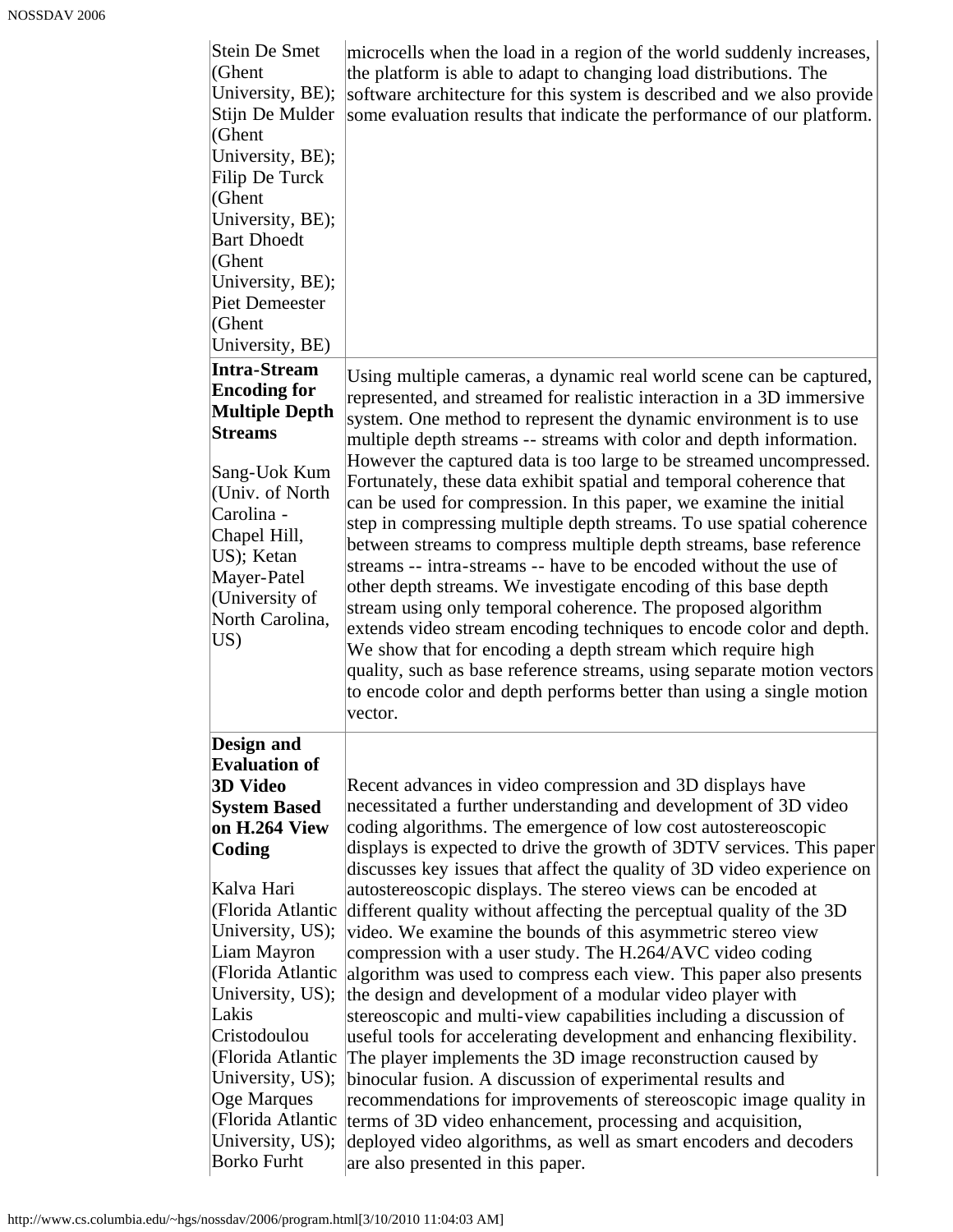| (Florida Atlantic<br>Univ., US)                                                                                                                                                                                                                                                                                                                                |                                                                                                                                                                                                                                                                                                                                                                                                                                                                                                                                                                                                                                                                                                                                                                                                                                                                                                                                                                                                                                                                                                                 |
|----------------------------------------------------------------------------------------------------------------------------------------------------------------------------------------------------------------------------------------------------------------------------------------------------------------------------------------------------------------|-----------------------------------------------------------------------------------------------------------------------------------------------------------------------------------------------------------------------------------------------------------------------------------------------------------------------------------------------------------------------------------------------------------------------------------------------------------------------------------------------------------------------------------------------------------------------------------------------------------------------------------------------------------------------------------------------------------------------------------------------------------------------------------------------------------------------------------------------------------------------------------------------------------------------------------------------------------------------------------------------------------------------------------------------------------------------------------------------------------------|
| FGS-MR:<br><b>MPEG4 Fine</b><br><b>Grained</b><br><b>Scalable Multi-</b><br><b>Resolution</b><br><b>Video Encoding</b><br>for Adaptive<br><b>Video</b><br><b>Streaming</b><br>Siddhartha<br>Chattopadhyay<br>(University of<br>Georgia, US);<br>Kang Li<br>(University of<br>Georgia, US);<br>Suchendra<br><b>Bhandarkar</b><br>(University of<br>Georgia, US) | The MPEG-4 Fine Grained Scalability (FGS) profile aims at scalable<br>video encoding, in order to ensure efficient video streaming in<br>networks with fluctuating bandwidths. In order to allow very low bit<br>rate streaming, the Base Layer of a FGS video is encoded at a very<br>low bit rate, consequently, at very low video quality. In this paper, we<br>propose FGS-MR, which uses content aware multi-resolution video<br>frames to obtain better video quality for a target bit rate, compared to<br>MPEG-4 FGS Base Layer video encoding. MPEG-4 FGS Base Layer<br>video encoding is optimized using Adaptive Quantization (FGS-AQ).<br>Given a quantitative quality of video (e.g. PSNR value) desired,<br>FGS-MR leads to lower bit rate video encoding compared to FGS-<br>AQ. In addition, FGS-MR is an integrated approach that requires<br>only encoding side modification, and is transparent to the decoder, as<br>opposed to FGS-AQ. We have shown various potential mobile<br>applications which can benefit significantly by using FGS-MR, such<br>as video conferencing applications. |
| <b>Video</b><br><b>Authentication</b><br>for $H.264/AVC$<br>using Digital<br><b>Signature</b><br><b>Standard and</b><br><b>Secure Hash</b><br><b>Algorithm</b><br>Nandakishore<br>Ramaswamy<br>(Qualcomm Inc,<br>US); K. R. Rao<br>(University of<br>Texas at<br>Arlington, US)                                                                                | This paper proposes a hard video authentication and sender<br>verification scheme for video sequences compressed using<br>H.264/AVC Main Profile by using digital signatures and<br>cryptographic hash. Features from the transform domain are used as<br>the authentication data for a macroblock. The algorithm can detect<br>the cause of authentication failure and point out the location of the<br>tampered frames in case of frame tampering. Results demonstrate that<br>the proposed scheme is highly robust to temporal and spatial<br>manipulations                                                                                                                                                                                                                                                                                                                                                                                                                                                                                                                                                  |
| Redundancy-<br><b>Controllable</b><br><b>Adaptive</b><br><b>Retransmission</b><br><b>Timeout</b><br><b>Estimation for</b><br><b>Packet Video</b><br>Ali Begen<br>(Georgia<br>Institute of<br>Technology,<br>US); Yucel                                                                                                                                         | Time-constrained error recovery is an integral component of reliable<br>low-delay video applications. Regardless of the error-control method<br>adopted by the application, unacknowledged or missing packets must<br>be quickly identified as lost or delayed, so that necessary timely<br>actions can be taken by the server/client. Historically, this problem<br>has been referred to as retransmission timeout (RTO) estimation.<br>Earlier studies show that existing RTO estimators suffer either from<br>long loss detection times or large number of pre-mature timeouts.<br>The goal of this study is to address these problems by developing an<br>adaptive RTO estimator for high-bitrate low-delay video applications.<br>By exploiting the temporal dependence between consecutive delay<br>samples, we propose an adaptive linear delay predictor. This way, our<br>RTO estimator configures itself based on the video characteristics and<br>varying network conditions. Our approach also features a controller                                                                                |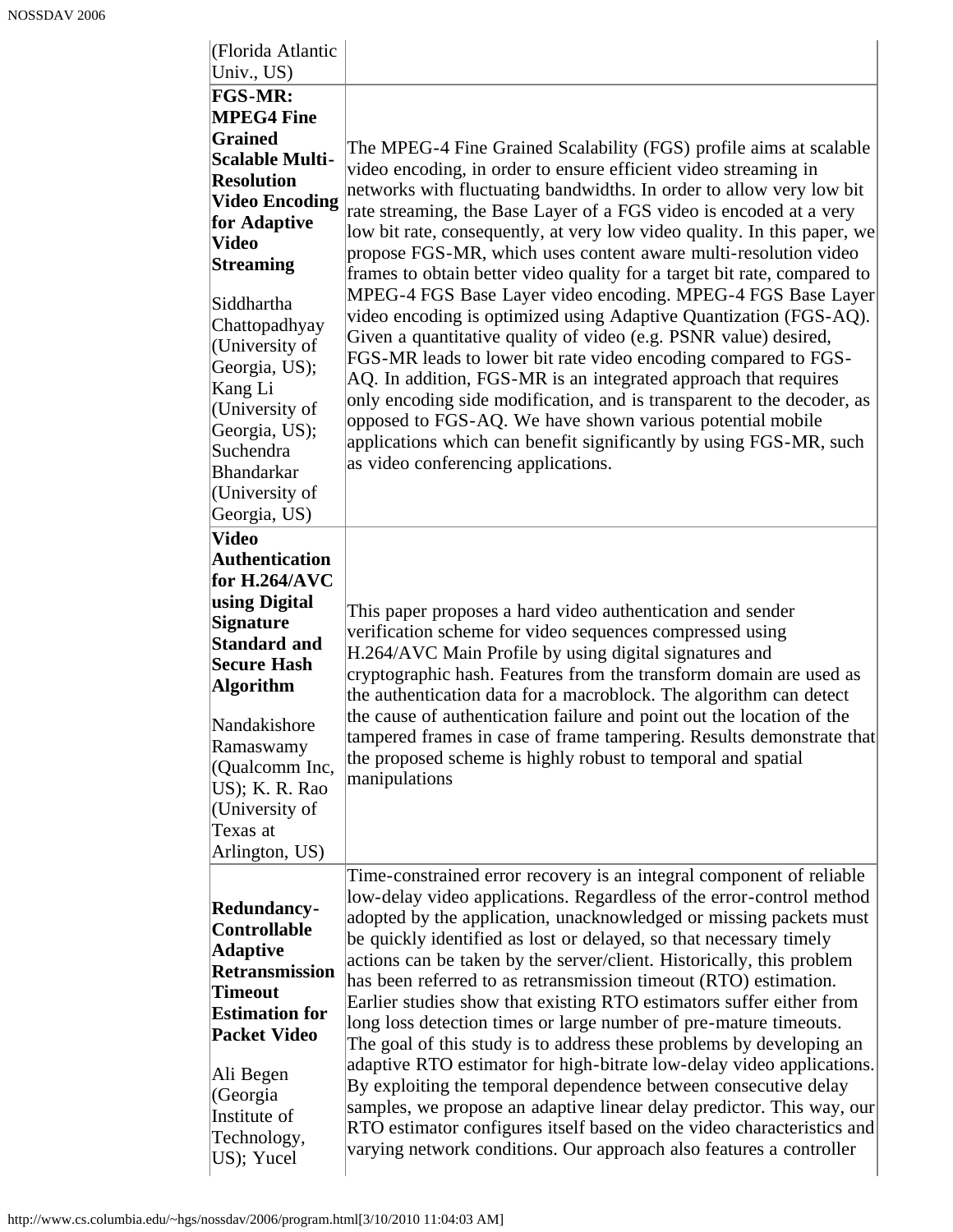| Altunbasak<br>(Georgia<br>Institute of<br>Technology, US)                                                                                                                                                                                                                                                             | that optimally manages the trade-off between the amount of<br>overwaiting and redundant retransmission rate. The skeleton<br>implementation shows that the proposed RTO estimator discriminates<br>lost packets from excessively-delayed packets faster and more<br>accurately than its rivals, which consequently enables the applications<br>to recover more packets under stringent delay requirements.                                                                                                                                                                                                                                                                                                                                                                                                                                                                                                                                                                                                                                                                                                                                                                                                                                                      |
|-----------------------------------------------------------------------------------------------------------------------------------------------------------------------------------------------------------------------------------------------------------------------------------------------------------------------|-----------------------------------------------------------------------------------------------------------------------------------------------------------------------------------------------------------------------------------------------------------------------------------------------------------------------------------------------------------------------------------------------------------------------------------------------------------------------------------------------------------------------------------------------------------------------------------------------------------------------------------------------------------------------------------------------------------------------------------------------------------------------------------------------------------------------------------------------------------------------------------------------------------------------------------------------------------------------------------------------------------------------------------------------------------------------------------------------------------------------------------------------------------------------------------------------------------------------------------------------------------------|
| <b>Understanding</b><br><b>Mesh-based</b><br>Peer-to-Peer<br><b>Streaming</b><br>Nazanin<br>Magharei<br>(University of<br>Oregon, US);<br>Reza Rejaie<br>(University of<br>Oregon, US)                                                                                                                                | Existing peer-to-peer (P2P) streaming mechanisms often use tree-<br>based overlays. These mechanisms are unable to effectively utilize<br>outgoing bandwidth of participating peers, and therefore they are not<br>self-scaling. In contrast, swarm-like content delivery mechanisms<br>such as BitTorrent, exhibit self-scaling property but incorporating<br>them into P2P streaming application are challenging due to both in-<br>time requirement of delivery and the limited availability of future<br>content in P2P streaming applications. In this paper, we illustrate the<br>fundamental design issues and tradeoffs in incorporating swarm-like<br>delivery into mesh-based P2P streaming applications. Leveraging an<br>un-tangled view of the overlay, we present a global pattern for<br>streaming content over a mesh-based overlay that can effectively<br>utilize the outgoing bandwidth of most participating peers.<br>Understanding the proper pattern for streaming over a mesh sheds an<br>insightful light on design and evaluation of P2P streaming<br>mechanisms. In particular, we show that for a given scenario, there is<br>a sweet range for node degree in the overlay that maximizes<br>delivered quality to individual peers. |
| <b>On Combining</b><br><b>Temporal</b><br><b>Scaling and</b><br><b>Quality Scaling</b><br>for Streaming<br><b>MPEG</b><br>Huahui Wu<br>(Worcester<br>Polytechnic<br>Institute, US);<br>Mark Claypool<br>(Worcester<br>Polytechnic<br>Institute, US);<br>Robert Kinicki<br>(Worcester<br>Polytechnic<br>Institute, US) | Temporal scaling and quality scaling are both widely-used<br>mechanisms to reduce data rates of streaming video. However,<br>combinations of temporal and quality scaling have not been<br>systematically studied. This research extends previous work to<br>provide a model for combining temporal and quality scaling, and uses<br>an optimization algorithm to provide a systematic analysis of their<br>combination over a range of network conditions and video content.<br>We find: 1) quality scaling typically performs better than temporal<br>scaling, with performance differences correlated with the motion<br>characteristics of the video. In fact, when the network capacity is<br>moderate and the loss rate is low, quality scaling performs nearly as<br>well as the optimal combination of quality and temporal scaling; 2)<br>when the network capacity is low and the packet loss rate is high,<br>quality scaling alone is ineffective, but a combination of quality and<br>temporal scaling can provide reasonable video quality; 3) adjusting<br>the amount of forward error correction (FEC) provides significantly<br>better performance than video streaming without FEC or video<br>streaming with a fixed amount of FEC.          |
| AC/DC: an<br><b>Algorithm</b> for<br><b>Cheating</b><br><b>Detection by</b><br><b>Cheating</b>                                                                                                                                                                                                                        | Time cheats represent some of the most delicate issues in online<br>gaming. Since they act on timing properties of generated game<br>events, these malicious schemes are particularly difficult to thwart<br>when distributed games are deployed over peer-to-peer architectures.<br>Indeed, the absence of a global clock shared among peers enables<br>cheaters to see into the future by waiting for events generated by<br>other peers before generating its own ones (lookahead cheat). This<br>may give an unfair advantage to the cheater. In this work, we<br>consider a version of lookahead cheat generalized in the context of<br>real-time (i.e., not round-based) games. To face this time cheat, we                                                                                                                                                                                                                                                                                                                                                                                                                                                                                                                                               |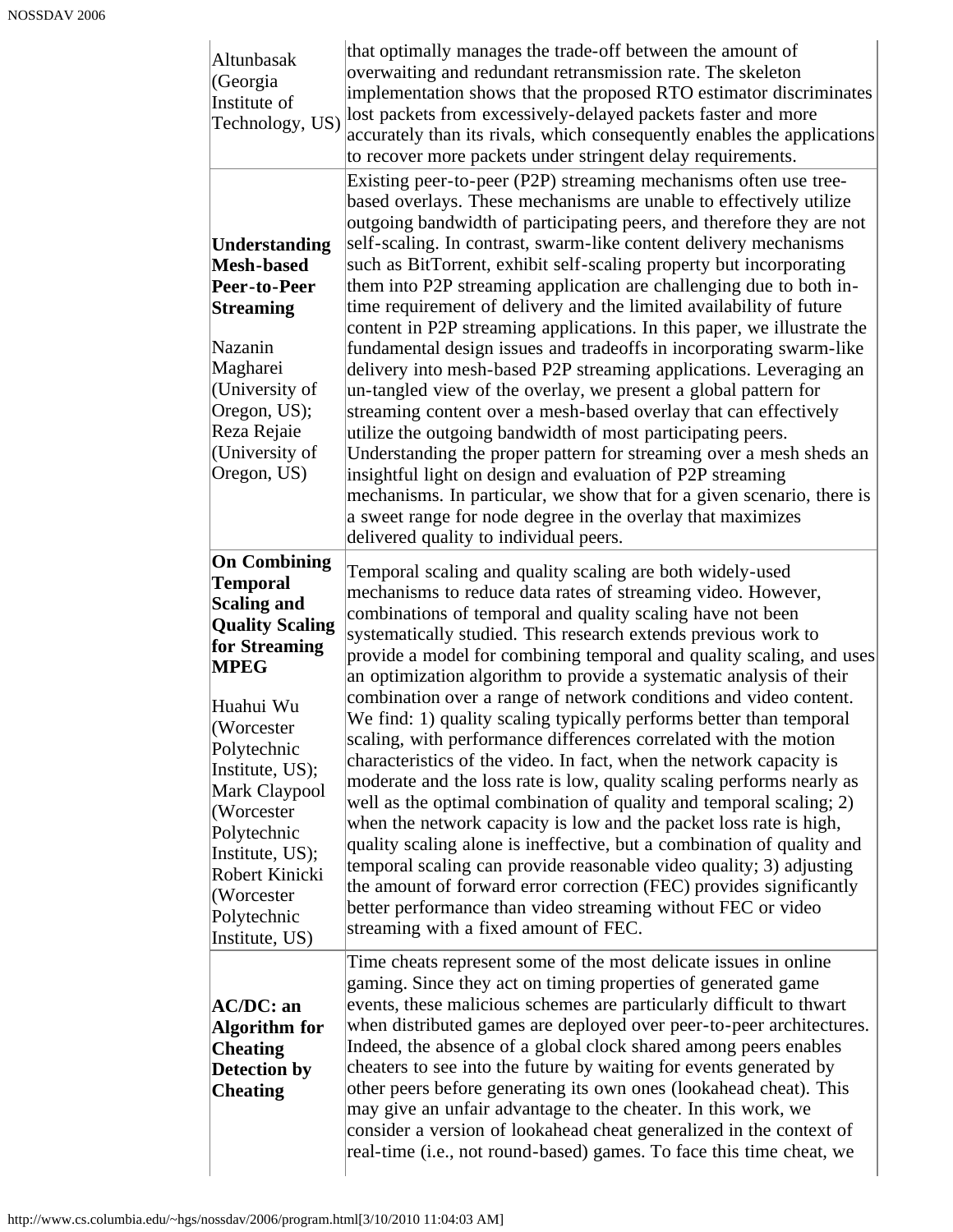| Stefano Ferretti<br>(University of<br>Bologna, IT);<br>Marco Roccetti<br>(University of<br>Bologna, IT)                                                                                                                            | present an algorithm that enables to detect cheaters based on<br>monitoring of network latencies. The basic idea is that of conducting<br>against each suspected peer a sort of cheating activity, by delaying<br>events before notify them to the (hypothetic) cheater. This permits to<br>notice whether that peer waits for these events before generating its<br>own ones. Our claim is that an approach based on the monitoring of<br>communication patterns among peers, allows cheat detection without<br>affecting the performances of the game.                                                                                                                                                                                                                                                                                                                                                                                                                                                                                                                                                                                                                                                  |
|------------------------------------------------------------------------------------------------------------------------------------------------------------------------------------------------------------------------------------|-----------------------------------------------------------------------------------------------------------------------------------------------------------------------------------------------------------------------------------------------------------------------------------------------------------------------------------------------------------------------------------------------------------------------------------------------------------------------------------------------------------------------------------------------------------------------------------------------------------------------------------------------------------------------------------------------------------------------------------------------------------------------------------------------------------------------------------------------------------------------------------------------------------------------------------------------------------------------------------------------------------------------------------------------------------------------------------------------------------------------------------------------------------------------------------------------------------|
| A Multi-stream<br><b>Adaptation</b>                                                                                                                                                                                                |                                                                                                                                                                                                                                                                                                                                                                                                                                                                                                                                                                                                                                                                                                                                                                                                                                                                                                                                                                                                                                                                                                                                                                                                           |
| <b>Framework for</b>                                                                                                                                                                                                               |                                                                                                                                                                                                                                                                                                                                                                                                                                                                                                                                                                                                                                                                                                                                                                                                                                                                                                                                                                                                                                                                                                                                                                                                           |
| <b>Bandwidth</b>                                                                                                                                                                                                                   | Tele-immersive environments will improve the state of collaboration                                                                                                                                                                                                                                                                                                                                                                                                                                                                                                                                                                                                                                                                                                                                                                                                                                                                                                                                                                                                                                                                                                                                       |
| <b>Management</b> in                                                                                                                                                                                                               | among distributed participants. However, along with the promise a                                                                                                                                                                                                                                                                                                                                                                                                                                                                                                                                                                                                                                                                                                                                                                                                                                                                                                                                                                                                                                                                                                                                         |
| 3D Tele-                                                                                                                                                                                                                           | new set of challenges have emerged including the real-time                                                                                                                                                                                                                                                                                                                                                                                                                                                                                                                                                                                                                                                                                                                                                                                                                                                                                                                                                                                                                                                                                                                                                |
| immersion                                                                                                                                                                                                                          | acquiring, streaming and rendering of 3D scenes to convey a realistic<br>sense of immersive spaces. Unlike 2D video conferencing, a 3D tele-                                                                                                                                                                                                                                                                                                                                                                                                                                                                                                                                                                                                                                                                                                                                                                                                                                                                                                                                                                                                                                                              |
| Zhenyu Yang<br>(University of<br>Illinois at<br>Urbana-<br>Klara Nahrstedt<br>(University of<br>Illinois at<br>Urbana-<br>Bin Yu<br>(University of<br>Illinois at<br>Urbana-<br>Champaign, US);<br>Ruzena Bajcsy<br>(University of | immersive environment employs multiple 3D cameras to cover a<br>much wider field of view, thus generating a very large volume of<br>data that need to be carefully coordinated, organized, and<br>synchronized for Internet transmission, rendering and display. This is<br>Champaign, US); a very challenging task and a dynamic bandwidth management must<br>be in place. To achieve this goal, we propose a multi-stream<br>adaptation framework for bandwidth management in 3D tele-<br>immersion. The adaptation framework relies on the hierarchy of<br>mechanisms and services that exploits the semantic link of multiple<br>Champaign, US); 3D video streams in the tele-immersive environment. We implement<br>a prototype of the adaptation framework that integrates semantically-<br>linked stream selection, content adaptation, and 3D data compression<br>with user preference. The experimental results have demonstrated that<br>the framework shows good quality of 3D rendering in case of<br>sufficient bandwidth, while it adapts 3D video streams in a<br>coordinated and user-oriented fashion, and yields graceful quality<br>degradation in case of low bandwidth availability. |
| California, US)<br><b>Revisiting</b><br>multimedia<br>streaming in<br>mobile ad-hoc<br>networks<br>Peng Xue<br>(University of<br>Notre Dame,<br>US); Surendar<br>Chandra<br>(University of<br>Notre Dame,<br>US)                   | Mobile ad hoc networks have been the subject of active research for<br>a number of years. In this paper, we investigate the feasibility of<br>using such networks for transmitting multimedia streams. Our target<br>scenario uses relatively resource rich laptops. We observed that even<br>modest streams place inordinate resource demands on the<br>intermediate nodes for a wide variety of devices and operating<br>systems. Programmed IO operations on the intermediate node<br>dominates in the amount CPU consumption. This raises an important<br>design decision for the ad hoc community, should we a) demand that<br>ad hoc routers support \textit{server-like} hardware with DMA<br>support, b) force a global resource management scheme that<br>cooperatively reduces the network flow such that the intermediate<br>nodes would not see enough traffic to overwhelm them or c) can the<br>local nodes protect themselves from transit traffic without resorting<br>to making specific demands out of hardware. In this paper, we<br>explore mechanisms that can provide some control over the resource<br>consumed without a major revamp of existing operating systems or            |